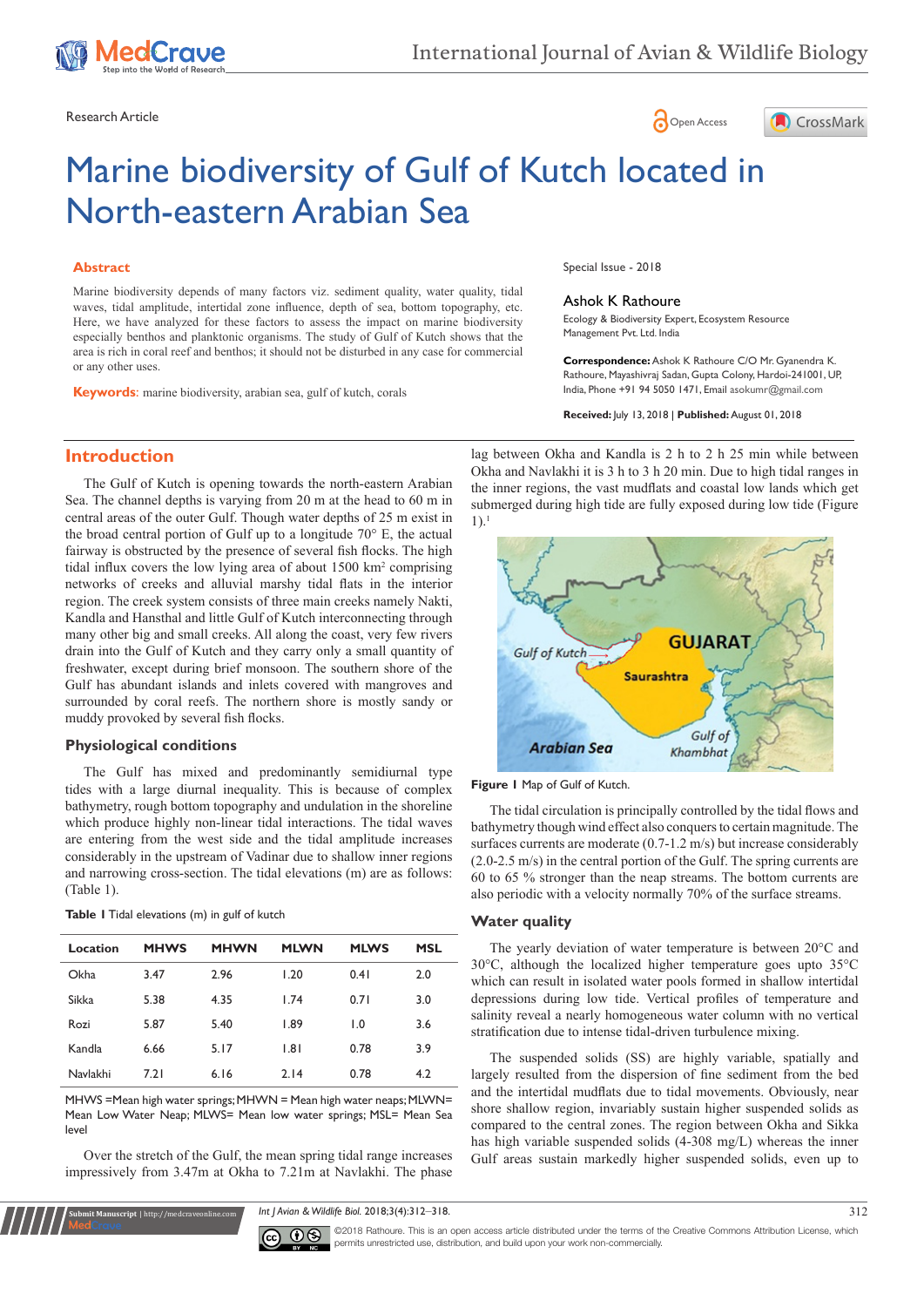700 mg/L. The pH range of the Gulf water is remarkably constant (8.0-8.3) though wide variations (7.6-8.8) are not iced sometimes. The evaporation exceeds precipitation leading to salinities markedly higher than that of the typical seawater. This is particularly evident in the inner Gulf where salinities as high as 40 psu commonly occur off Kandla and Navlakhi. Although the salinities decrease considerably for a brief period in some creeks of the Little Gulf of Kutch under the influence of monsoonal runoff, the 20 impact of this decrease in the Gulf proper is small and salinities often exceed 36 psu at most of the locations. $2-3$ 

The average DO is fairly high (35 mg/L) most of the times and the BOD is low (<0.1-6.3 mg/L) indicating good oxidizing conditions. The nutrients  $(PO_4^{3-}P, NO_3-N, NO_2-N, NH_4^{+}N)$  are more or less uniformly distributed in the Okha-Sikka-Mundra segment and their concentrations indicate healthy natural waters. Their levels are marginally high in the Kandla-Navlakhi segment. Actually, the network of creeks of the Little Gulf of Kutch sustains high natural concentrations of nutrients perhaps due to high regeneration rates.

## **Sediment quality**

The central part of the Gulf of Kutch is rocky with sediments limited to the boundaries. The sediment near shore which consists of light gray silt, clay and fine sand with patches of coarse sand inbetween, are poorly arranged with highly variable skewness. The major source of this sediment is considered to be the shore material and the load transported by the Indus River. The portion of sediment derived from the hinterland is considered to be small because of the low run-off. Furthermore, the streams discharging in the Gulf of Kutch are short with dams constructed on many of them.<sup>4</sup>

# **Methodology**

The methodology and parameter adopted for this study mentioned in Table 2 below.<sup>5-16</sup>

#### **Table 2** Mode of Data Collection and Parameters for Marine life

| <b>Aspect</b> | Mode of data collection                                                                                                                                                                                                                             | <b>Parameters monitored</b>                                                                                                                                                                                                                                                                                                                                                                                                                                                                                                                            |                                                                                                                                                                                                                                              |  |
|---------------|-----------------------------------------------------------------------------------------------------------------------------------------------------------------------------------------------------------------------------------------------------|--------------------------------------------------------------------------------------------------------------------------------------------------------------------------------------------------------------------------------------------------------------------------------------------------------------------------------------------------------------------------------------------------------------------------------------------------------------------------------------------------------------------------------------------------------|----------------------------------------------------------------------------------------------------------------------------------------------------------------------------------------------------------------------------------------------|--|
| <b>Marine</b> | Guidelines of APHA for water<br>sample collection<br>Physical/virtual identification<br>$\bullet$<br>at site/direct sighting of fresh<br>water or marine life.<br>$\bullet$<br>Confirmation from fisherman,<br>local villagers, professionals, etc. | Marine:<br>Anthozoa<br>Arthropods<br>Cephalopod<br>Cetaceans<br>Cnidarians<br>Coral reef<br>Echinoderms<br>Gastropod<br>Hemichordates<br>Lophophorates<br>Molluscs<br><b>Reptiles</b><br>Sea Turtles<br>Seabirds<br><b>Seawater Fishes</b><br>Shellfishes<br>Sponges<br>$\bullet$<br>Worms<br>Planktonic/Benthic (Phyto/Zoo)<br>$\bullet$<br>Total genera<br>Major genera<br>Taxonomy<br>Nanoplanktonic Flagellates<br>Cnidarians<br>Rotifera,<br>Chaetognatha,<br>Polychaeta<br>Copepods<br>Cladocerans,<br>Krill<br>Insect Larvae<br>Tunicates, etc. | Endangered, threatened and the most<br>common fresh water and marine species.<br>By using Lackey's drops method and light<br>microscope<br>Physical/virtual identification<br>Verification by authentic agency (BSI, ZSI,<br>FRI, NIO, etc.) |  |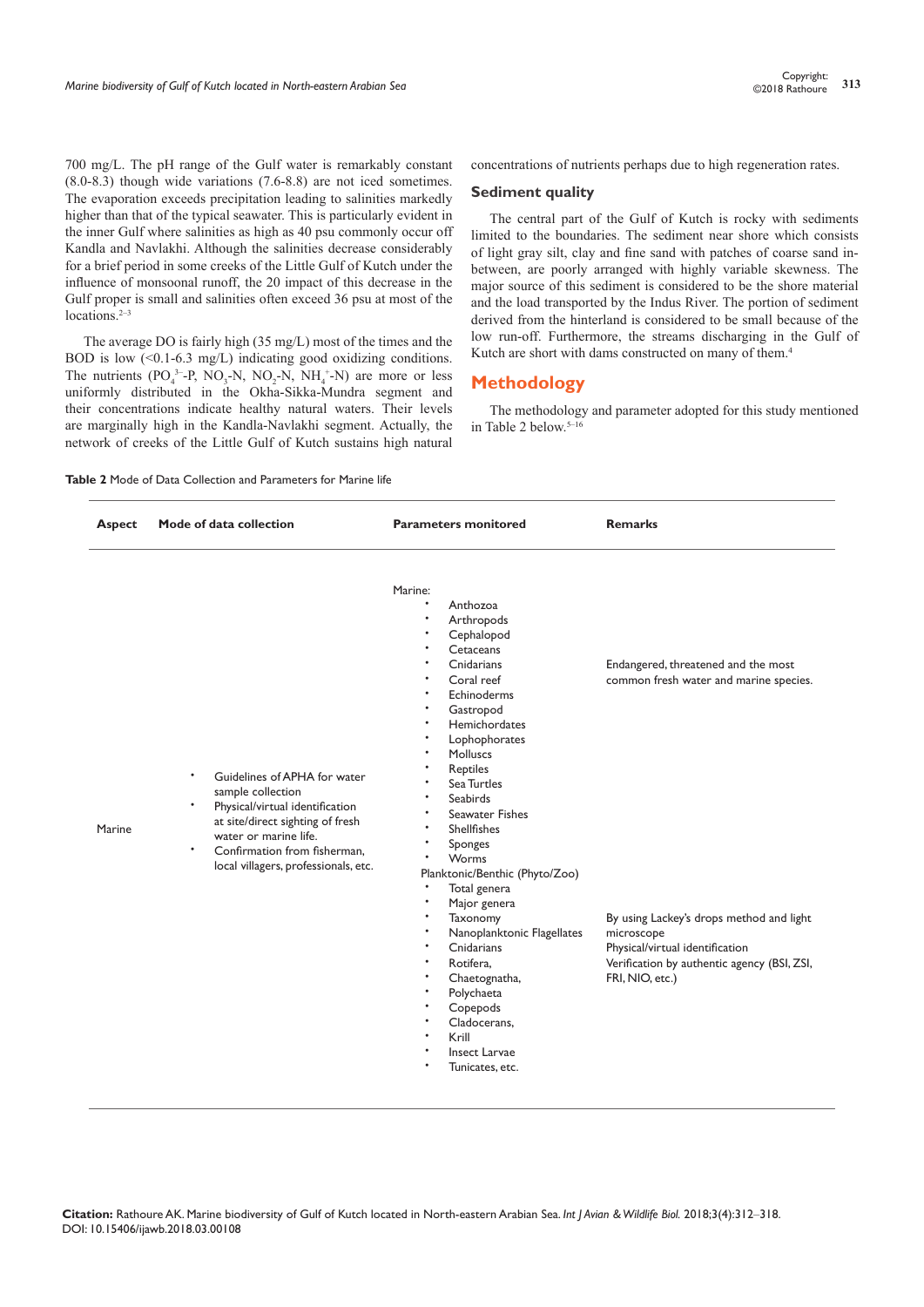# **Sampling locations**

The sampling locations for marine biodiversity assessment are given in Table 3.

**Table 3** sampling locations for marine biodiversity

| <b>SNo</b> | <b>Locations</b>         | Code            | <b>SNo</b>      | Locations         | Code             |
|------------|--------------------------|-----------------|-----------------|-------------------|------------------|
| ı          | Okha                     | <b>MBI</b>      | 9               | Ajad              | MB <sub>9</sub>  |
| 2          | Dholio Gugar             | MB <sub>2</sub> | $\overline{0}$  | <b>Bural</b> reef | MB <sub>10</sub> |
| 3          | Dona                     | MB <sub>3</sub> | П               | Dhani             | <b>MBII</b>      |
| 4          | <b>Boria</b>             | MB4             | 12              | Kalumbhar reef    | MB <sub>12</sub> |
| 5          | Mangunda                 | MB <sub>5</sub> | $\overline{13}$ | Narara reef       | MB <sub>13</sub> |
| 6          | Savaj                    | MB <sub>6</sub> | 4               | Goose reef        | MB <sub>14</sub> |
| 7          | Paga                     | MB7             | 15              | Pirotan island    | MB <sub>15</sub> |
| 8          | Manmarudi<br>Langamarudi | MB <sub>8</sub> |                 |                   |                  |

# **Results and discussion**

The Gulf of Kutch flourishes in marine wealth and is considered as one of the biologically richest marine habitat along the west coast of India. The marine flora is highly varied and includes sand dune vegetation, mangroves, sea grasses, macrophytes and phytoplankton. In all 31 species of Chlorophyceae, 33 species of Phaeophyceae and 55 species of Rhodophyceae have been identified with the dominance of Phaeophyceae. The dominant species of sand dune flora are *Euphorbia caducifolia*, *E.neriifolia*, *Aloevera* sp, *Ephedra foliata, Urochodra setulosa, Sporobolus maderaspatenus, Eragrostis unioloides*, *Calotropis procera*, *Fimbristylis* sp, *Indigofera* sp and *Ipomoea pescaprae*. The common sea grasses found growing on the mud flats are *Halophila ovata, H.beccarii* and *Zostrea marina*.

The most common marine algal species are *Ulva fasciata, U. reticulata, Enteromorpha intenstinalis*, *Dictyota* sp, *Hypnea musciformis, Sargassum tennerimum, S.ilicifolium*, *Gracilaria corticata*, *Cystocera* sp, *Padina tetrastomatica*, *Corallina* sp, *Laurencia* sp, *Caulerpa racemosa, Bryopsis* sp, *Turbinaria* sp, *Ectocarpus* sp, *Acanthophora* sp, *Chondria* sp, and *Codium* sp.

The primary production of the water column as assessed from chlorophyll a concentration is generally high in the outer Gulf but decreases in the inner regions. Phytoplankton represents about 31 genera and 41 species. The major phytoplankton genera are Rhizosolenia, Synedra, Chaetoceros, Navicula, Nitzschia, Pleurosigma, Thalassiothrix, Biddulphia, Stauroneis, Coscinodiscus and Skeletonema. The Gulf also sustains good and variable zooplankton and benthic standing stock with diversity. The primary and secondary tropic levels offer congenial feeding grounds for prawns and fishes in the Gulf.

The intertidal zone of the Gulf of Kutch is rich in biota. Sheltered bays, creeks and mud flats provide ideal sites form mangrove vegetation over an estimated area of about 1066.9 km<sup>2</sup> . The formations are of open scrubby type, with isolated and discontinuous distribution from Kandla-Navlakhi in the northeast to Jodia, Jamnagar, Sikka, Salaya and Okha in the southwest, as also at Pirotan, Positra, Dohlani and Dwarka. Vast stretches of mangroves also exist along the northern shore of the Gulf. The dominant species of mangroves are

*Avicennia marina var acutissima*, *A. officinalis, Bruguiera parviflora, B. gymnorphiza, Rhizophora mucronata, R. apiculata, Ageiceros corniculata, Ceriops tagal* and *Sonneratia apetata* alongwith the associated species of *Salicornia brachiata, Rosella Montana, Suaeda fruticosa, Artiplex stocksii* and *lichen.*

The marine fauna of the Gulf is rich, both in variety and abundance. Sponges having an array of colours are observed, both in the intertidal and subtidal biotopes. The common species of sponge is *Adocia sp*, associated with coral reef fauna. In sandy and silty mud shores, *Tetilla dactyloidea* (Carter) is common.

The most frequently encountered hydrozoans are *Sertularia sp* and *Plumularia sp*. The giant sea-anemone (*Stoichactis giganteum*) is a common sight in the coral ecosystem. Sea anemones, belonging to *Anemonia, Bunodactis, Paracondylactis, Anthopleura* and *Metapeachia*, are wide spread. *Azoantharian, Gemmaria sp*, is found forming extensive hexagonal green mats in the coral pools. Another interesting actiniarian is the *Cerianthus sp* found in tubes in the soft mud. The Gulf has 42 islands, 34 of which have live corals. Siltation is the main cause affecting the coral growth. The species diversity however is poor with identification of 36 species of Scleractinian and 12 species of soft corals. A number of polychaete worms, both sedentaria and errantia, with the dominant genera of Eurythoe, Terebella, Polynoe, Iphione and Nereis are rather common. A mongst a variety of sipunculid and echiuroid worms, the dominant species are *Dendrostromum sp, Asphidosiphon sp* and *Ikadella misakiensis (Ikeda)*. The intertidal crustacean fauna is very rich and equally diverse with spider crab (*Hyas sp*) and furry crab (*Pillumnus sp*), as specialities.

Amongst the invertebrate component of the marine fauna of the Gulf, the molluscs have the highest representatives. As many as 92 species of bivalves, 55 species of gastropods, 3 species of cephalopods and 2 species each of scaphopods and amphineurans have been reported. The most notable members of the molluscan fauna are octopus, pearl oyster and a variety of chanks, including the sacred chank. *Pinna bicolar*, the bivalve is commonly noticed in the coral reef flat.The echinoderm fauna, represented by 4 classes and 14 genera, have the commonest genera of Palmpsis, Astropecten, Asteria, Temnopleura and Holothuria. The subtidal benthic fauna of the Gulf is dominated by polychaetes, crustaceans, echinoderms, gastropods and bivalves, with an average biomass of 25  $g/m<sup>2</sup>$ .

The Gulf of Kutch has a variety of exploitable species of finfishes and shellfishes. The sciaenids, polynemids, perches, eels, cat-fishes, elasmobranchs and prawns are commercially important groups with an average catch of  $1.4 \times 10^5$  ton/year. The fishing grounds for Ghol, Karkara, Khaga, Dhoma, Magra and Musi exist in the Gulf. The Gulf region offers plenty of facilities for feeding, breeding and shelter to a variety of birds. In the mangrove forests lining the islands and along the coast, the birds find a near perfect environment. In addition, they are well placed to reach their food supply *i.e.* the shoals of fish, squids, mud skippers and other animals, during low tide. All along the creeks and around islands, mangrove trees and mudflats are seen crowded with Grey Herons, Pond Herons, Painted Storks, Large and small Egrets, Darters, Cormorants, Flamingos, Lesser Flamingos, etc. during the period of seasonal migration (November-March).<sup>17</sup>

The large congregations of uncommon coastal waders such as Bartailed Godwit (*Limosa lapponica*), Sanderling (*Calidris alba*), Large Sand Plover (*Charadrius leschenaultii*), Eurasian Curlew (*Numenius*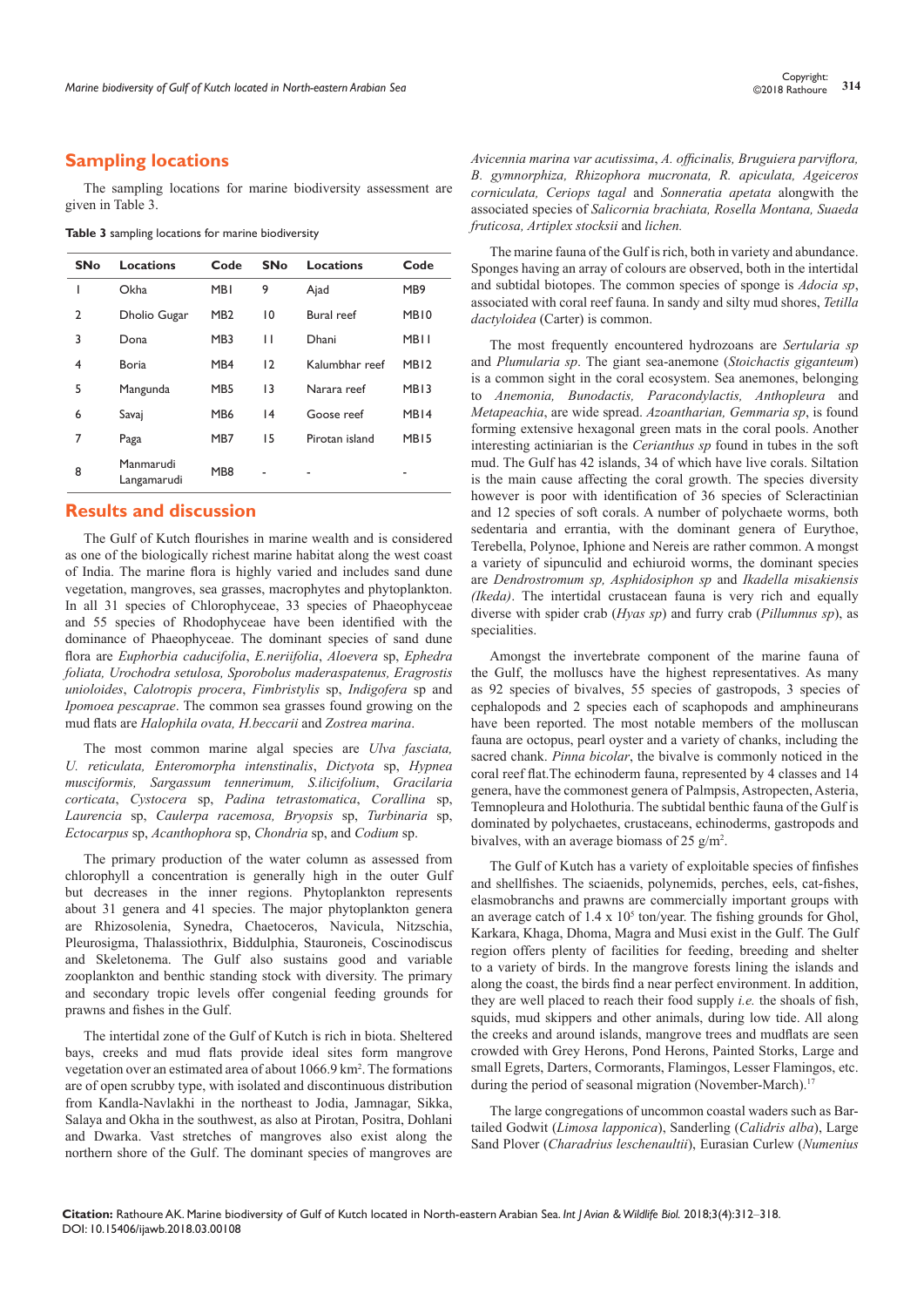*arquata*), Eurasian Oystercatcher (*Haemotopus ostralegus*) and Crab Plover (*Dromas ardeola*) occur only in the Gulf. As per the Bird Life International Red Data List and IUCN 2002 Red Data Book, the MNP is home to several globally threatened species, such as Spot-billed Pelican (*Pelecanus philippensis*), Dalmatian Pelican (*P. crispus*), Greater Spotted Eagle (*Aquila clanga*), Indian Skimmer (*Rhynchops albicollis*), Black-necked Stork (*Ephippiorhynchus asiaticus*) and Pallas's Fishing Eagle (*Paliaeetus leucoryphus*). The Gulf region is also important for marine turtles and sea mammals.<sup>17</sup>

Though a detailed systematic survey of biota is lacking, following number of species have been reported: (Table 4)

## **Table 4** Number of marine species

| Flora/fauna   | <b>Species (Nos.)</b> |
|---------------|-----------------------|
| Algae         | 130                   |
| Molluscs      | 200                   |
| Sponges       | 70                    |
| Crabs         | 30                    |
| Corals        | 36                    |
| <b>Birds</b>  | 200                   |
| <b>Fishes</b> | 200                   |
| Sea mammals   | 3                     |
| <b>Sharks</b> | 8                     |
| Sea turtles   | 3                     |
| Prawns        | 27                    |

Because of its high bio-geographical importance and rich flora and fauna, several areas along the southern Gulf are notified under the Marine National Park (16,289 ha.) and the Marine Sanctuary (29,503 ha.) (Figure 2).



**Figure 2** Marine sampling.

| <b>Name</b>            | Status*      | <b>Name</b>              | Status* | <b>Name</b>             | Status* |
|------------------------|--------------|--------------------------|---------|-------------------------|---------|
| Chlorophyceae          |              | Phaeophyceae             |         | Rhodophyceae            |         |
| Boodlea composita      | C            | Colpomenia sinuosa       | C       | Acanthophora delilei    | C       |
| Bryopsis indica        | C            | Cystoceira indica        | C       | A. specifera            | R       |
| B. plumose             | C            | Dictyota atomaria        | C       | Amphiroa fragilissima   | R       |
| B. ramulosa            | C            | D. bartayrisiana         | R       | Asparogopsis taxiformis | C       |
| Caulerpa crassifolia   | C            | D. cervicornis           | R       | Botroycladia leptapoda  | C       |
| C. cupressoides        | C            | D. ciliolate             | C       | Calaglossa bombayance   | R       |
| C. racemosa            | C            | D. dichotoma             | C       | Ceramium sp.            | C       |
| C. scalpelliformis     | C            | D. divaricata            | R       | Champia indica          | C       |
| C. sertularioides      | C            | Dictyopteris australis   | C       | Chondria ornata         | R       |
| C. taxiformes          | C            | D. woodwardii            | C       | C.dasyphylla            | R       |
| C. verticillata        | C            | Ectocarpus sp.           | C       | Coelarthrum opuntia     | C       |
| Chaetomorpha indica    | C            | Hinskia mitchelle        | C       | Corallina officinalis   | C       |
| Chamaedoris auirculata | C            | Hormophysa triquetra     | R       | Corynomorpha prismatica | R       |
| Cladophora glomerata   | C            | Hydroclathrus clathratus | R       | Cryptopleur sp.         | R       |
| C. prolifera           | С            | Iyengaria stellata       | C       | Dasya sp.               | R       |
| Codium decorticatum    | $\mathsf{R}$ | Myriogloea sciurus       | R       | Desmig hornmanni        | R       |
| C. dwarkensis          | C            | Nemacystus decipiens     | R       | Gastroclonium iyengarii | R       |

**Citation:** Rathoure AK. Marine biodiversity of Gulf of Kutch located in North-eastern Arabian Sea. *Int J Avian & Wildlife Biol.* 2018;3(4):312‒318. DOI: [10.15406/ijawb.2018.03.00108](https://doi.org/10.15406/ijawb.2018.03.00108
)

**Table 5** List of intertidal algae of the Gulf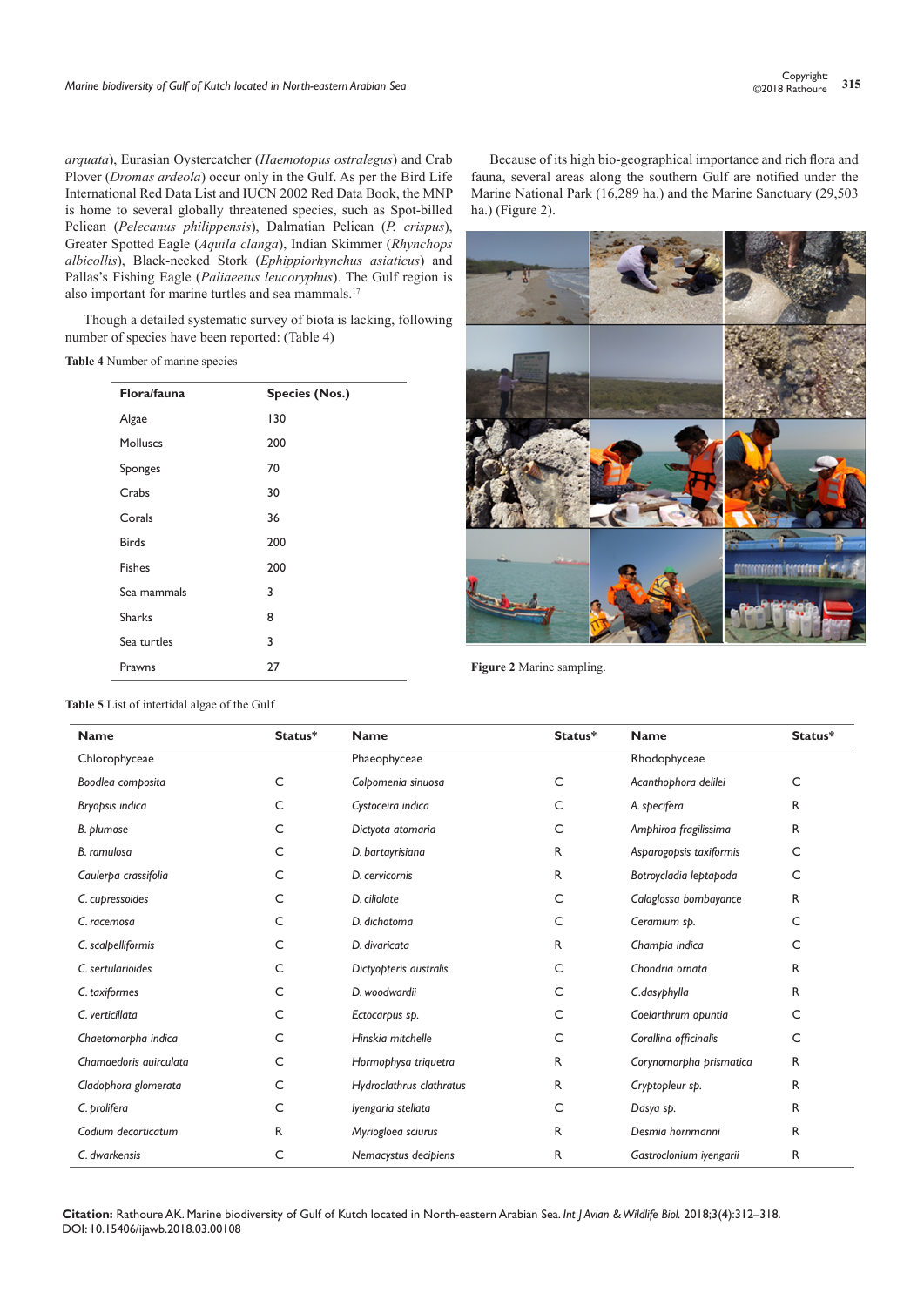Table Continued

| <b>Name</b>                | Status*     | <b>Name</b>                | Status*      | <b>Name</b>             | Status*     |
|----------------------------|-------------|----------------------------|--------------|-------------------------|-------------|
| C. elongatum               | $\mathsf C$ | Padina gymnospora          | $\mathsf{R}$ | Galaxaura oblongata     | $\mathsf C$ |
| Dictyosphaeria cavernosa   | C           | P. tetrastromatica         | C            | Gelidiella acerosa      | C           |
| Enteromorpha intenstinalis | C           | Pocockiella sp.            | C            | Gelidiospsis gracilis   | C           |
| Halideda tuna              | C           | Rosenvingia intricata      | R            | Gigartina sp            | R           |
| Pseudobryopsis mucronata   | R           | Sargassum johnstonii       | C            | Gracilaria corticata    | R           |
| Spongomorpha sp.           | C           | S. tenerrimum              | C            | G. pygmaea              | C           |
| Udoea indica               | C           | S. plagiophyllum           | R            | Gastroclonium iyengarii | R           |
| Ulva fasciata              | C           | S. swartzii                | C            | Galaxaura oblongata     | C           |
| U. lactuca                 | C           | S. wisghtii                | R            | Gelidiella acerosa      | C           |
| U. reticulata              | R           | Spathoglossum asperum      | R            | Valonia utricularis     | R           |
| Valonia utricularis        | R           | S. variabile               | С            | Valloniopsis spachynema | R           |
| Valloniopsis spachynema    | R           | Gelidiospsis gracilis      | C            |                         |             |
| Stoechospermum marginatum  | C           | Gigartina sp               | R            |                         |             |
| Spathoglossum asperum      | R           | Gracilaria corticata       | R            |                         |             |
| S. variabile               | C           | G. pygmaea                 | C            |                         |             |
| Stoechospermum marginatum  | $\subset$   | G. verrucossa              | R            |                         |             |
| Turbinaria ornata          | R           | Grateloupia inica          | C            |                         |             |
|                            |             | G. felicina                | R            |                         |             |
|                            |             | Haloplegma sp.             | R            |                         |             |
|                            |             | Halymenia floresia         | R            |                         |             |
|                            |             | H. porphyroides            | C            |                         |             |
|                            |             | H. venusta                 | C            |                         |             |
|                            |             | Helminthocladia clayadosii | С            |                         |             |
|                            |             | Heterosiphonia muelleri    | С            |                         |             |
|                            |             | Hypnea cervicornis         | C            |                         |             |
|                            |             | H. musciformis             | C            |                         |             |
|                            |             | Hypoglossum spathulatum    | R            |                         |             |
|                            |             | Laurencia papillosa        | С            |                         |             |
|                            |             | L. pedicularioides         |              |                         |             |
|                            |             | Liagora cerenoides         | R            |                         |             |
|                            |             | Lophocladia lallemandi     | R            |                         |             |
|                            |             | Neurymenia fraxinifolia    | R            |                         |             |
|                            |             | Polysiphonia sp.           | C            |                         |             |
|                            |             | Rhodymenia australis       | C            |                         |             |
|                            |             | R. palmate                 | C            |                         |             |
|                            |             | Scinaia indica             | C            |                         |             |
|                            |             | S. furcellata              | R            |                         |             |
|                            |             | Sebdenia polydactyla       | C            |                         |             |
|                            |             | Spyridia alternans         | C            |                         |             |
|                            |             | Soleria robusta            | С            |                         |             |

Note: C=Common, R=Rare

**Citation:** Rathoure AK. Marine biodiversity of Gulf of Kutch located in North-eastern Arabian Sea. *Int J Avian & Wildlife Biol.* 2018;3(4):312‒318. DOI: [10.15406/ijawb.2018.03.00108](https://doi.org/10.15406/ijawb.2018.03.00108
)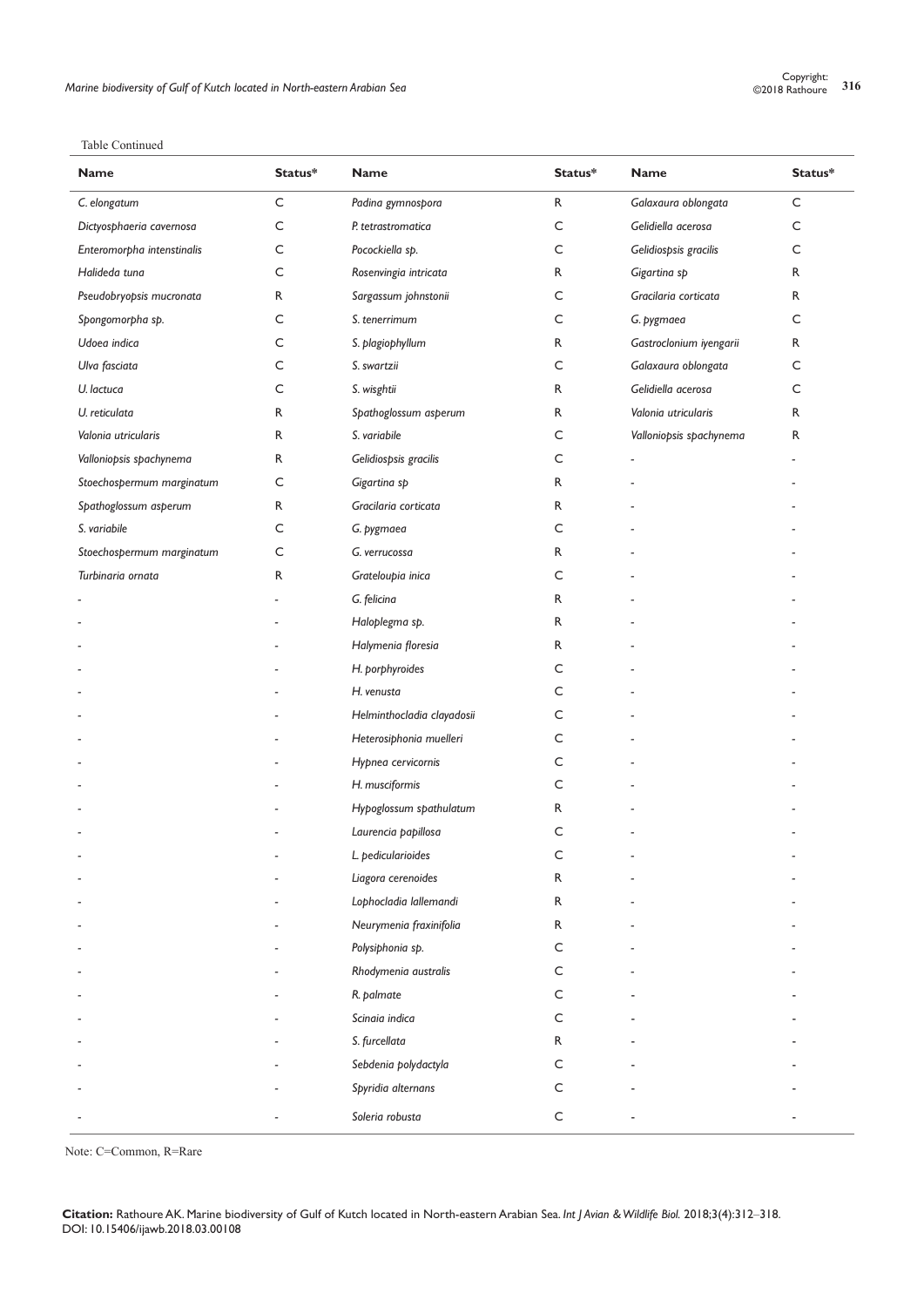## **Table 6** Distribution of corals in the Gulf

L

| <b>Species/</b><br>Location            | <b>MBI</b> | MB <sub>2</sub> | MB3       | MB4       | MB5       | MB6       | MB7       | MB8       | MB9                              | <b>MB10</b>                      | <b>MBII</b> | MB <sub>12</sub> | <b>MB13</b> | MB14      | <b>MB15</b> |
|----------------------------------------|------------|-----------------|-----------|-----------|-----------|-----------|-----------|-----------|----------------------------------|----------------------------------|-------------|------------------|-------------|-----------|-------------|
| Esammocora                             |            |                 |           |           |           |           |           |           |                                  |                                  |             |                  |             |           |             |
| digitata                               |            |                 |           |           |           |           |           | $\pmb{+}$ |                                  |                                  |             |                  |             |           |             |
| Acropora humilis                       |            |                 | +         | +         |           |           | +         | +         |                                  |                                  |             |                  |             |           |             |
| A.squamosa                             |            |                 |           | +         |           |           |           |           |                                  |                                  |             |                  |             |           |             |
| Montipora<br>explanata                 | $\ddot{}$  |                 | $\ddot{}$ | $\ddot{}$ |           | $\ddot{}$ | +         |           | +                                | $\ddot{}$                        | +           | $\ddot{}$        | $\ddot{}$   | $\ddot{}$ | +           |
| M.venosa                               |            |                 |           | +         |           |           | +         |           |                                  |                                  |             |                  |             |           |             |
| M.turgescons                           |            |                 |           |           |           |           | +         |           |                                  |                                  |             |                  |             |           |             |
| M.hispida                              | +          | +               |           | $\pmb{+}$ | +         |           | $\pmb{+}$ | +         | $\ddot{}$                        | $\ddot{}$                        | +           |                  |             |           | +           |
| M.foliosa                              |            |                 |           | $\pmb{+}$ |           |           | $\ddot{}$ |           |                                  |                                  |             |                  |             |           |             |
| M.monasteriata                         |            |                 |           | $\pmb{+}$ |           |           | +         |           |                                  |                                  |             |                  |             |           |             |
| Coscinaraea monile                     | $\ddot{}$  |                 | +         | +         | +         |           | $\ddot{}$ | +         |                                  |                                  |             |                  |             |           | +           |
| Siderastrea                            | $\ddot{}$  |                 |           |           |           |           |           |           |                                  |                                  |             |                  |             |           |             |
| savignyana<br>Pseudosiderastrea        |            |                 |           |           |           |           |           |           |                                  |                                  |             |                  |             |           |             |
|                                        | +          |                 |           |           |           |           | +         | +         | $\ddot{}$                        | $\ddot{}$                        | +           | +                | +           | $\ddot{}$ | +           |
| tayami<br>Goniopora<br>planulata       | $\ddot{}$  | $\ddot{}$       |           |           | $\ddot{}$ | $\ddot{}$ | $\ddot{}$ |           | $\ddot{}$                        | $\ddot{}$                        |             | $\ddot{}$        |             |           | $\ddot{}$   |
| G.minor                                |            |                 |           | +         |           |           | +         |           |                                  |                                  |             |                  |             |           | +           |
| G.nigra                                | +          | +               |           | +         | +         | +         |           |           |                                  | +                                |             |                  |             |           | $\ddot{}$   |
| Porites leutea                         | +          | +               | $\ddot{}$ | $\ddot{}$ |           |           | +         |           |                                  |                                  |             | +                |             |           | +           |
| <b>P.lichen</b>                        | +          |                 |           |           |           |           |           |           |                                  |                                  |             | +                |             | $\ddot{}$ | +           |
| P.compressa                            | +          | $\ddot{}$       |           |           |           |           |           |           |                                  |                                  |             |                  |             |           | $\ddot{}$   |
| Favia speciosa                         |            |                 |           |           |           |           |           |           |                                  |                                  |             |                  |             |           | +           |
| <b>F.favus</b>                         | $\ddot{}$  | $\ddot{}$       | +         | +         | +         | +         | +         | $\ddot{}$ | $\ddot{}$                        | $\ddot{}$                        | $\ddot{}$   | $\pmb{+}$        | $\ddot{}$   | $\ddot{}$ | $\ddot{}$   |
| Favites complanata                     | $\ddot{}$  | +               | $\ddot{}$ | +         | +         | $\ddot{}$ | ÷         |           |                                  | $\pmb{+}$                        |             |                  |             | $\ddot{}$ | $\ddot{}$   |
| F. melicerus                           | +          |                 | +         |           |           |           |           |           | +                                |                                  |             |                  |             | $\ddot{}$ | $\ddot{}$   |
| Goniastrea<br>pectinata                | $\ddot{}$  | $\ddot{}$       | $\ddot{}$ | +         | +         |           |           |           | $\ddot{}$                        | $\begin{array}{c} + \end{array}$ |             |                  | $\ddot{}$   | $\ddot{}$ | $\ddot{}$   |
| Platygyra sinensis                     | $\ddot{}$  | $\ddot{}$       | $\pmb{+}$ | $\pmb{+}$ |           |           |           |           |                                  | $\pmb{+}$                        |             |                  |             | $\ddot{}$ | $\ddot{}$   |
| Hydnophora exesa                       | $\ddot{}$  | $\ddot{}$       | $\pmb{+}$ | $\ddot{}$ |           |           |           |           |                                  | $\ddot{}$                        |             |                  | $\ddot{}$   |           | $\ddot{}$   |
| Plesiastrea<br>versipora<br>Leptastrea |            | $\ddot{}$       |           |           |           |           | +         |           |                                  |                                  |             |                  |             |           |             |
| purpurea                               |            |                 |           |           |           |           |           |           |                                  |                                  |             |                  |             |           |             |
| Cyphastrea serailia                    | +          | +               | +         | $\ddot{}$ | $\ddot{}$ | +         | $\ddot{}$ | +         | $\pmb{+}$                        | $\ddot{}$                        |             |                  | $\pmb{+}$   | $\ddot{}$ | +           |
| Symphyllia radian                      |            | $\ddot{}$       |           | $\ddot{}$ |           | $\ddot{}$ |           |           | $\begin{array}{c} + \end{array}$ |                                  |             |                  |             |           |             |
| Acanthastrea<br>simplex<br>Mycedium    | $\ddot{}$  | $\ddot{}$       | $\pmb{+}$ | $\ddot{}$ |           |           |           |           | $\ddot{}$                        | $\ddot{}$                        |             |                  |             |           | +           |
| elephantotus                           |            |                 |           | $\ddot{}$ |           |           |           |           |                                  |                                  |             |                  |             |           |             |
| Paracyathus stokesi                    | $\ddot{}$  |                 |           |           |           |           |           |           |                                  |                                  |             |                  |             | $\ddot{}$ |             |
| Polycyathus verrilli                   | $\ddot{}$  |                 | $\pmb{+}$ |           |           |           | +         |           |                                  |                                  |             |                  |             |           |             |
| Tubastraea aurea                       | +          | +               | $\pmb{+}$ | $\ddot{}$ | $\ddot{}$ |           |           |           |                                  | $\ddot{}$                        |             |                  |             |           |             |
| Turbinaria crater                      | $\ddot{}$  | $\ddot{}$       |           | $\ddot{}$ |           |           |           |           |                                  |                                  |             |                  |             |           | +           |
| T.peltata                              |            | $\ddot{}$       | +         | +         | +         |           |           |           |                                  | $\ddot{}$                        |             |                  | $\ddot{}$   | $\ddot{}$ | $\ddot{}$   |

**Citation:** Rathoure AK. Marine biodiversity of Gulf of Kutch located in North-eastern Arabian Sea. *Int J Avian & Wildlife Biol.* 2018;3(4):312‒318. DOI: [10.15406/ijawb.2018.03.00108](https://doi.org/10.15406/ijawb.2018.03.00108
)